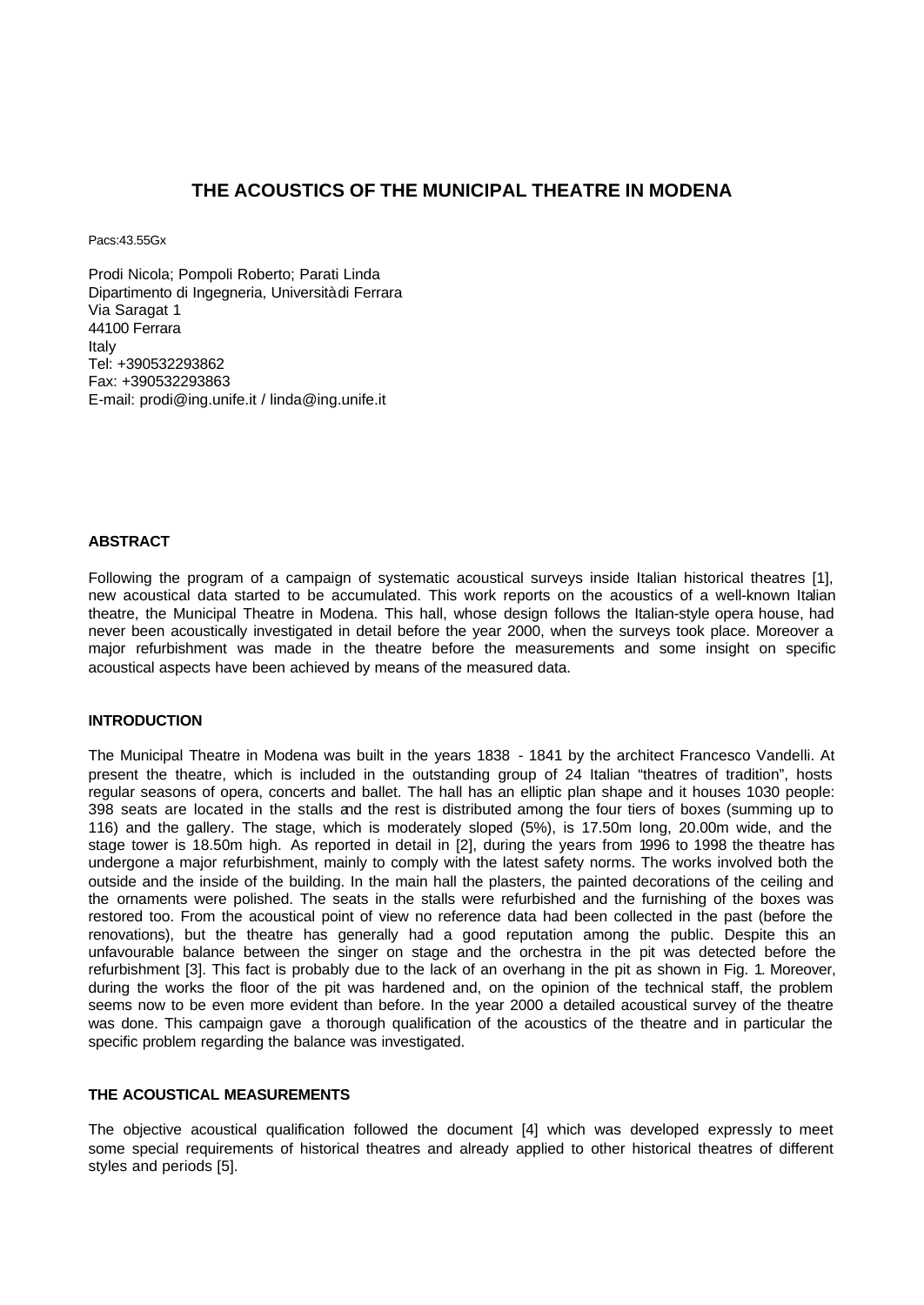#### The Position Of Sound Sources And Receivers

Two different kind of tests were done:

- 1) Coupled hall and stage: the fire curtain was up and no stage scenery was present. In this case the source on the stage is named A3 (shown in Fig. 2) and that in the orchestra pit is A1.
- 2) Uncoupled hall and stage: the fire curtain is down. In this case the pit source is called B1.

In both cases the source, which was dodecaedric loudspeaker, had its acoustic centre at 1.25m above the floor and laid on a line parallel to the symmetry line, at 1.00m distance. The position A3 was at 2.00 m to the border and in the pit it was fixed at 1.5m to the pit rail. The receivers were a Neumann KU100 head and Soundfield SUST250 B-format microphone. These probes were put side by side at nearly 0.7m to minimise their mutual influence. The receivers were distributed only on one side of the cavea due to the architectural symmetry. Nine positions were chosen in the stalls, three in the first and second order boxes, three in the gallery, one on the stage and another one in the pit. A map including sound sources and receivers is reported in Fig. 3. During the measurements the orchestra and the stage of the theatre were completely empty and no listeners were present.

#### The Measurement Chain

The measurement chain allowed the parallel spatial sampling of binaural and B-format data of the sound field created by the dodecaedric sound source. The test signal consisted in a  $16<sup>th</sup>$  order Maximum Length Sequence which was repeated at least 32 times at each position to improve the S/N ratio. The raw data consisting in the sequences at various positions were digitally stored on magnetic tapes and later processed for the extraction of impulse responses. Then the group of indicators recommended in [6] was obtained by using the omnidirectional signal enclosed in the Bformat coding (called W). The Y channel of the same coding was employed to calculate the parameter called "lateral fraction", whereas the binaural signals and the other B-format tracks served to implement other kinds of analysis not reported here.

### **THE RESULTS**

The results of the measurements are presented mostly in the form of graphics of the frequency distribution of the acoustical parameters. The error bars of one standard deviation are included where there are sufficient data for a basic statistical analysis. The all pass "Lin" values are also plotted as reference. The figures refer the stalls only, and different curves for each position of the sound source are included. Completely similar graphics were obtained for the boxes and, even if not reported here, they will be also referred to in the discussion of the measurement results.

### Reverberation Time

The parameter RT20 is shown in Fig. 4. The three curves referring to the source positions A1, A3 and B1 have a similar course but they present some typical differences. In fact, while in the lowest band (1/1 oct. centred at 125Hz) the measured values almost coincide, in the range from 250Hz to 1kHz the spacing between the curves is quite evident. In the upper frequency range (2kHz and 4kHz oct. bands) there are only minor differences. The range covered by the parameter for the three source locations is surely representative of the span of possible values from the most reverberating condition (A3) to the lowest (B1). The data show that RT20 would be always within an interval quite in line with the values generally suggested for opera. Only in the highest octave the values below 1s could be considered too short. In the boxes the courses of the three curves are in agreement with the respective cases in Fig.4.

#### **Clarity**

As reported in Fig. 5 in the stalls the trend of the parameter is coinciding for A1 and B1 and the average values lay within –3dB and +3dB. The range of the average C80 values is appropriate notwithstanding the remarkable variations of the parameter from one position to another in the same area. This dependence on the location is probably exacerbated by the shielding of the pit rail which influences in a different manner each impulse response. The data measured for the stage source (condition A3) are markedly higher and the resulting curve for the average values is nearly 3dB higher then the two former curves for the source in A1 and B1. This fact gives to the voice from the stage a plus of clarity which might compensate some unfavourable balance with respect to the orchestra pit, as explained below. When considering the boxes (not shown) C80 for both A1 and B1 is increased probably due to better lines of sight from the source to the receivers, and the gap with respect to A3 is reduced.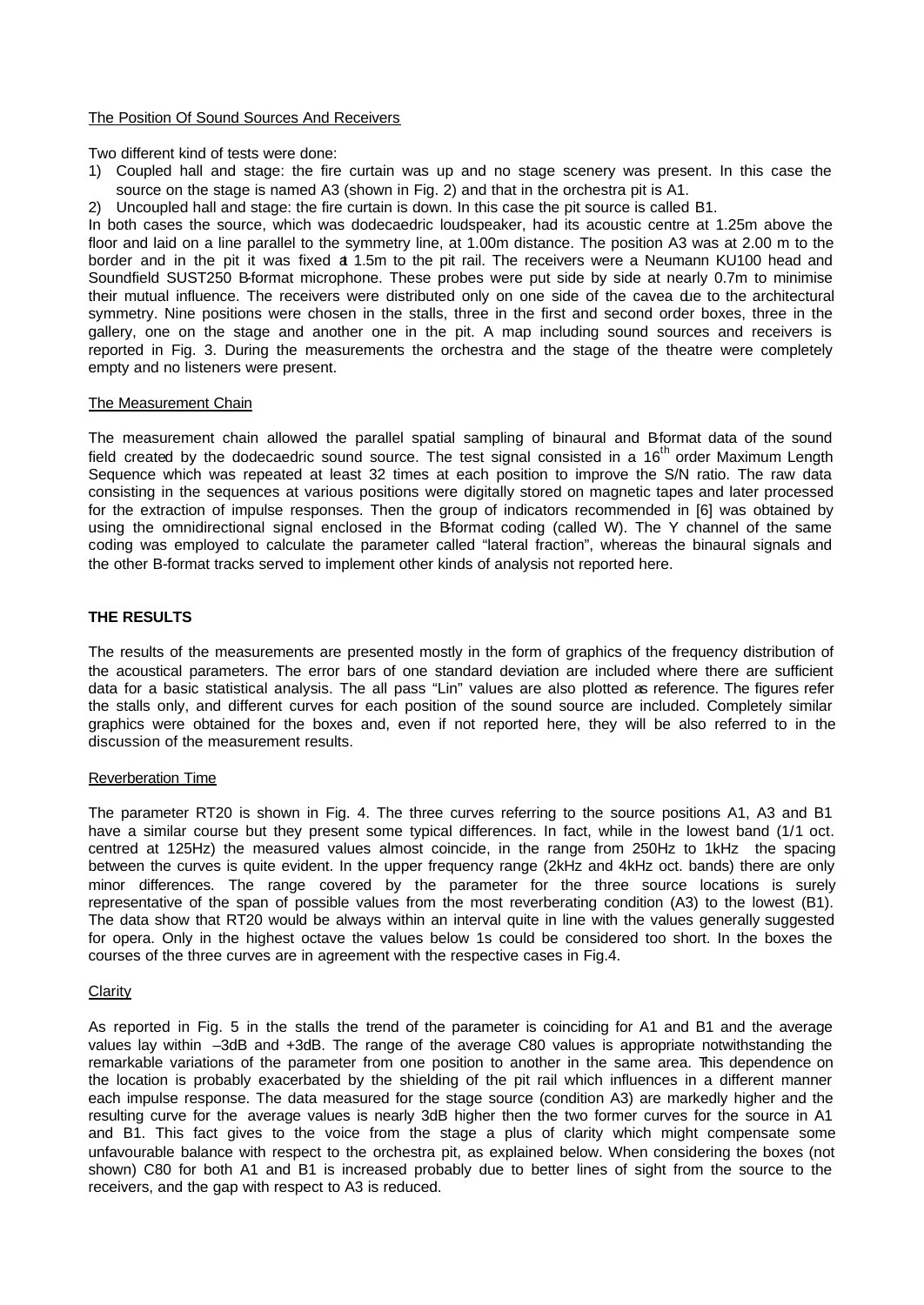## **Strength**

The wide band data of the parameter G measured in the stalls are reported in Fig. 6. When each sound source is operating alone the values are quite satisfactory since for most positions they are close to 6dB or more. In the figure it is also included the level difference between the sources A3 and A1. This particular set of data can be used as a measure of the balance between the singer and the orchestra. In fact the sound source, though it was not directional as suggested by some previous researches on balance [7], operated at the same power level in the pit and on the stage. Fig. 6 shows that all of the positions in the stalls have unfavourable balance since indicative values for the parameter can be set around +2dB (see again [7]). The results of G for the boxes (not reported here) showed an overall decrease of the values of strength in most of the positions. Furthermore the balance obtained as A3-A1 in the boxes gave values even lower than in the stalls, so that the dominance of the pit over the stage seems here quite evident. This findings confirmed that the balance problems are common to all of the listening positions and a specific solution should be elaborated.

### Lateral Energy Fraction

This parameter considers the ratio between the sound energy coming from the sides in the time interval from 5ms to 80ms (the direct sound is excluded) and the whole omnidirectional energy arriving during the interval from 0ms to 80ms. A good sensation of envelopment is obtained when the values are higher than 0.2. Looking at Fig. 7 it is seen that the data marked A1 are high in most positions due to the shielding of the pit rail. In this case in fact the most of the sound is reaching the listeners after reflecting on the lateral walls of the stalls. When also the reflective surface of the fire curtain is inserted (condition B1) the values for the same locations in the stalls are clearly decreased, because a marked reflection from the frontal direction is now arriving. Also the condition A3 produces lower values since directional reflections govern the first part of the responses when the source is on the stage. In other words the sound from the pit should appear quite enveloping whereas the stage should be more focused at the listening positions. Passing to the boxes the discrepancies between the source locations are reduced significantly. The overall values are now much lower than those in the stalls due to a limited effect of the lateral reflections from the side boxes and the ornaments.

## Support 1 (ST1)

This parameter is one of the tools to evaluate the acoustics for the players. Good values for ST1 are in the range between -11dB and -13 dB. As shown in Fig. 8 almost the same result was obtained for A1 and B1 with an appropriate value, that is to say that the pit provides the musicians with a notable set of useful reflections which give a good support to the performance. On the contrary the value measured for A3 is out of the indicated range. This is due to the absence of any important reflective surface in the proximity of the singer. This condition can be improved during the performances by the stage scenery which, if properly designed, can partly fill the lack of reflections. A permanent improvement of the singing conditions would require to locate some fixed reflectors.

### **CONCLUDING REMARKS**

This work gave a scientific qualification of the Municipal Theatre in Modena which, to the knowledge of the authors and from inquiry to the management, was not acoustically investigated in the past. The measurements here reported refer to the condition of the theatre after major renovations and the lack of acoustical data before the works does not permit to validate the restoration work. This point is critical in some respect because some specific problems regarding the balance between the singer and the orchestra, which were reported before the renovations took place, seem now more evident due to an hardened pit floor. This fact was confirmed by the measurement. As regards the acoustical quality, the theatre presents values of the parameters quite in line with the indications of the literature [8]. The listening conditions were investigated for three source positions and some notable differences were reported. In particular the sound field in the stalls has higher level and more favourable envelopment whereas the clarity is higher in the boxes. The reverberation time RT20 has appropriate values in each case and only minor changes between stalls and boxes were measured.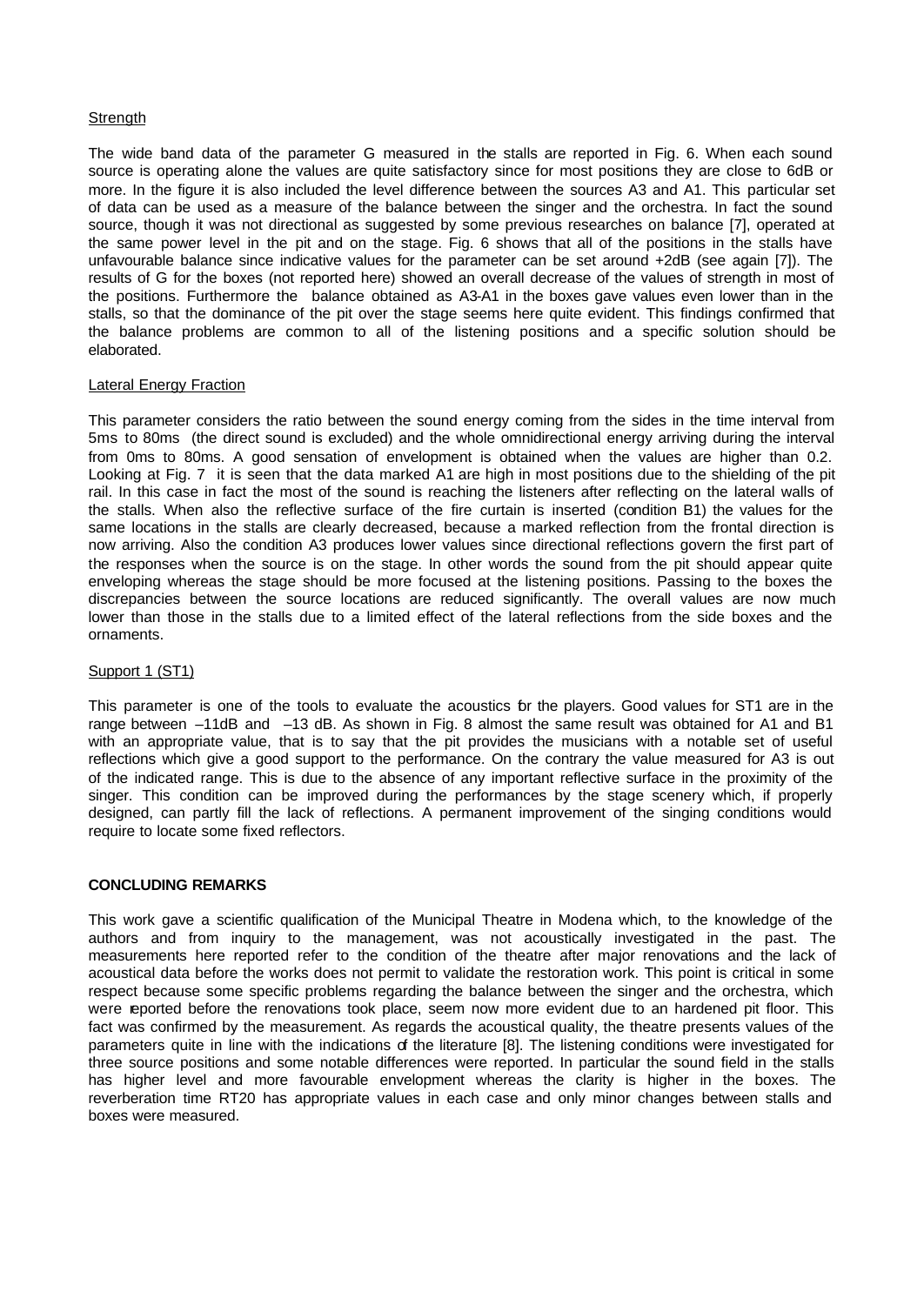### **BIBLIOGRAPHICAL REFERENCES**

[1] Proc. of the Conference: "The acoustics of Italian historical theatres: a Cultural Heritage", Ferrara (Italy), 4 November 1998. (in Italian).

[2] Internet page: http://www.comune.modena.it/teatrocomunale/

[3] G. Giuliani: personal communication.

[4] N. Prodi, R. Pompoli, *Guidelines for acoustical measurements inside historical opera houses: procedures and validation*, J. of Sound and Vib., Vol. 232-1, 2000, April.

[5] N.Prodi, R. Pompoli, The acoustics of three Italian historical theatres: the early days of modern performance spaces, Proc. of the Congress TECNIACUSTICA2000, Madrid, 16-20 October 2000.

[6] ISO/DIS 3382 "Measurement of reverberation time with reference to other acoustical parameters", Geneve, 1997.

[7] M. Barron, *Auditorium Acoustics and Architectural Design, E&FN Spon, 1993* 

[8] H. Mueller, *Roomacoustical criteria and their meaning,* Proc. of the Conference "Acoustics and Recovery of Spaces for Music", Ferrara, 1993.





Fig.  $1 - A$  view of the orchestra pit from the gallery. No overhang is present.

Fig.  $2 - A$  view of the hall from the stage with the sound source in the position A3.



Fig. 3 – The plan of the sound sources and of the receivers employed for the measurements in the theatre.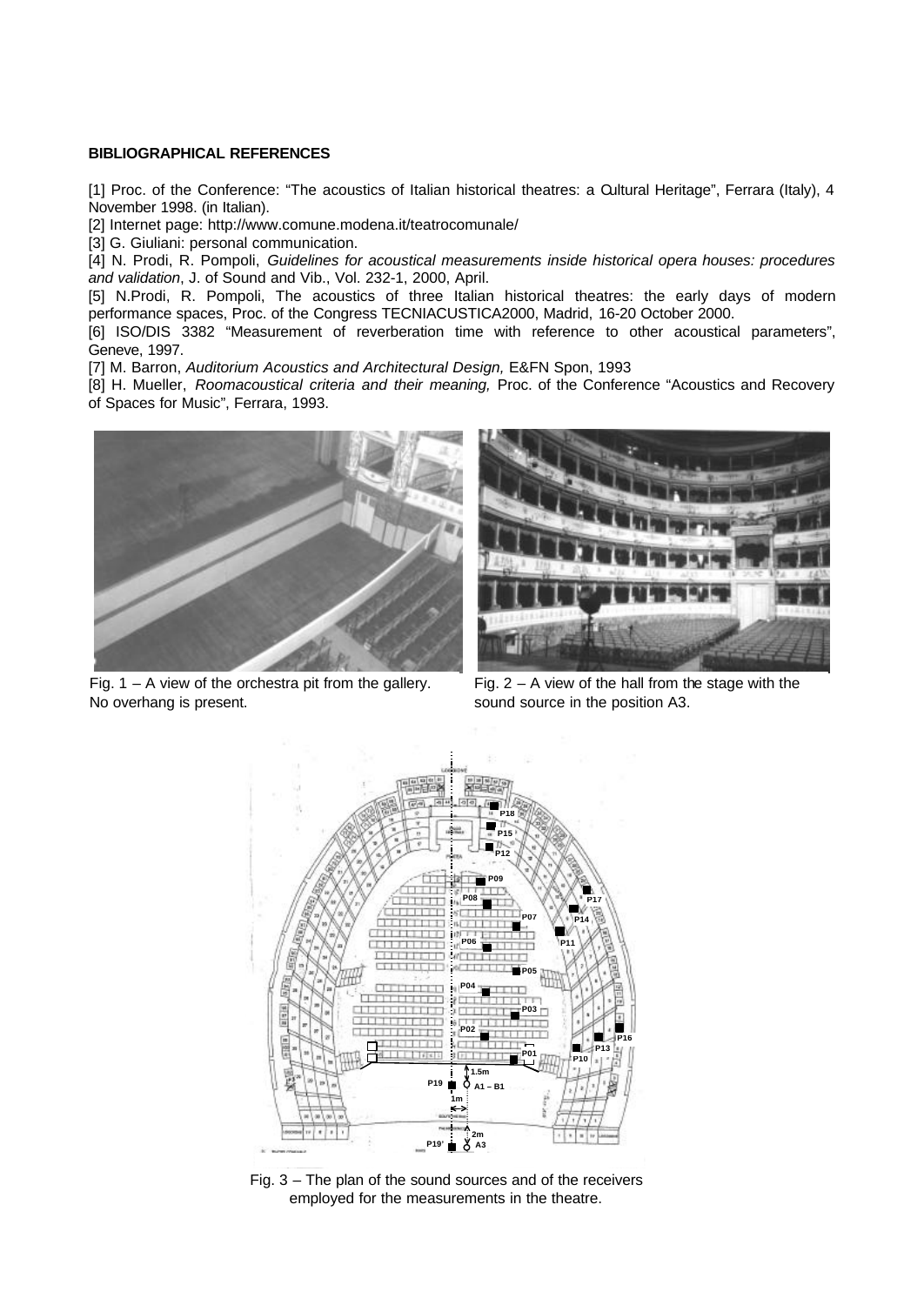

Fig. 4 – The parameter RT20 measured in the stalls of the theatre for the three sound source positions A1, A3 and B1.



Fig. 5 – The course of the clarity C80 in the stalls for the different postions of sound source. The error bars refer to one standard deviation.